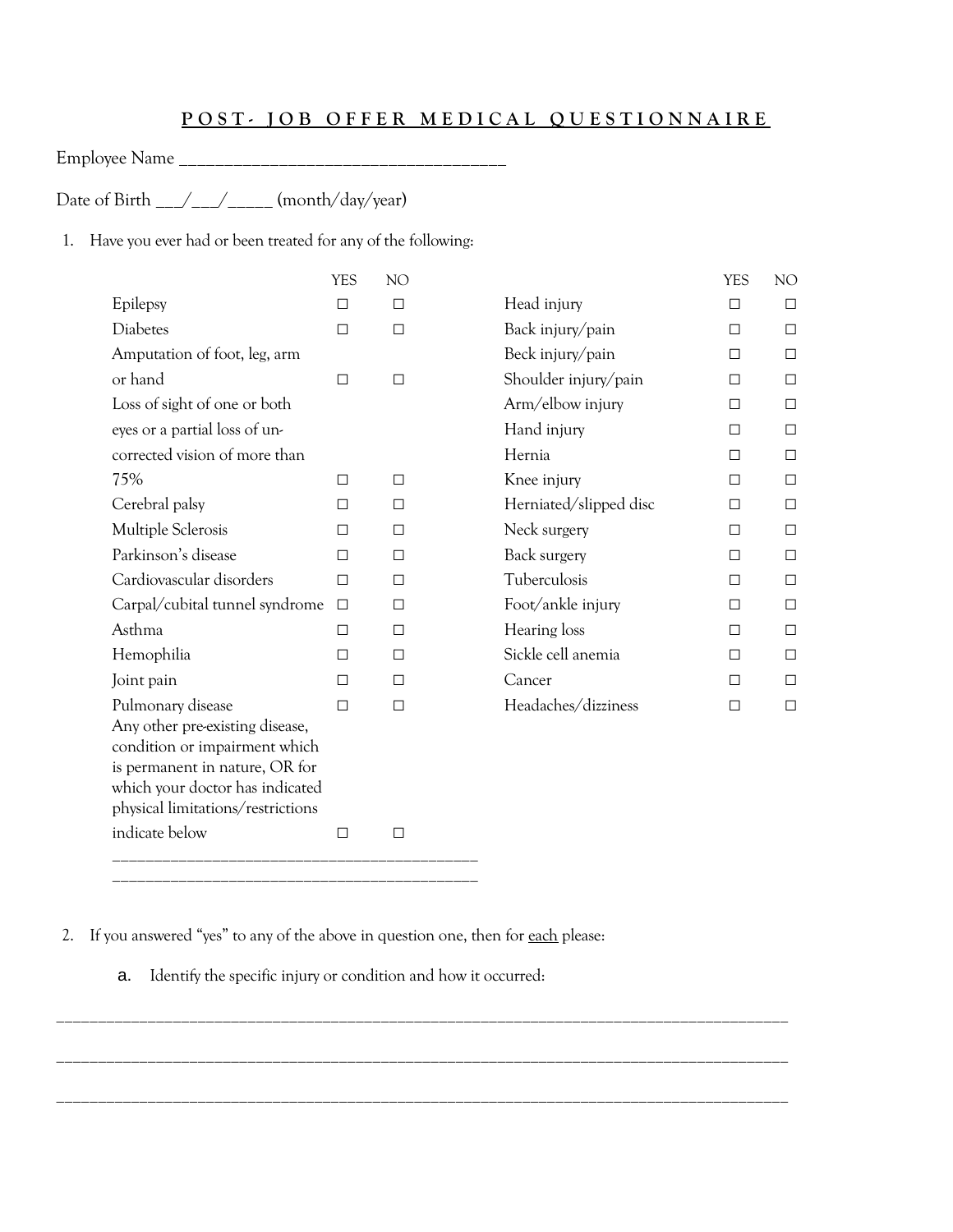|    | If the condition or injury resulted in surgery, state the type of surgery performed and list the impairment rating<br>b.<br>given from your physician (if applicable):                       |  |
|----|----------------------------------------------------------------------------------------------------------------------------------------------------------------------------------------------|--|
|    | State whether you have physician imposed physical restrictions OR personally imposed physical restrictions as a<br>C.<br>result of the injury or condition, and what those restrictions are: |  |
| 3. | Do you now or have you ever had any disability or physical or mental condition which limits you in any way?<br><b>YES</b><br>NO                                                              |  |
|    | $\Box$<br>$\Box$<br>If yes, please explain:                                                                                                                                                  |  |
| 4. | Have you ever been turned down for any employment, medical, health or life insurance or military service because<br>of your health or physical or mental condition?                          |  |
|    | <b>YES</b><br>NO <sub>1</sub><br>$\Box$<br>$\Box$                                                                                                                                            |  |
|    | If yes, please explain:                                                                                                                                                                      |  |
| 5. | Are you now on any prescription medication?                                                                                                                                                  |  |
|    | <b>YES</b><br>NO <sub>1</sub><br>$\Box$<br>$\Box$                                                                                                                                            |  |
|    |                                                                                                                                                                                              |  |
|    |                                                                                                                                                                                              |  |